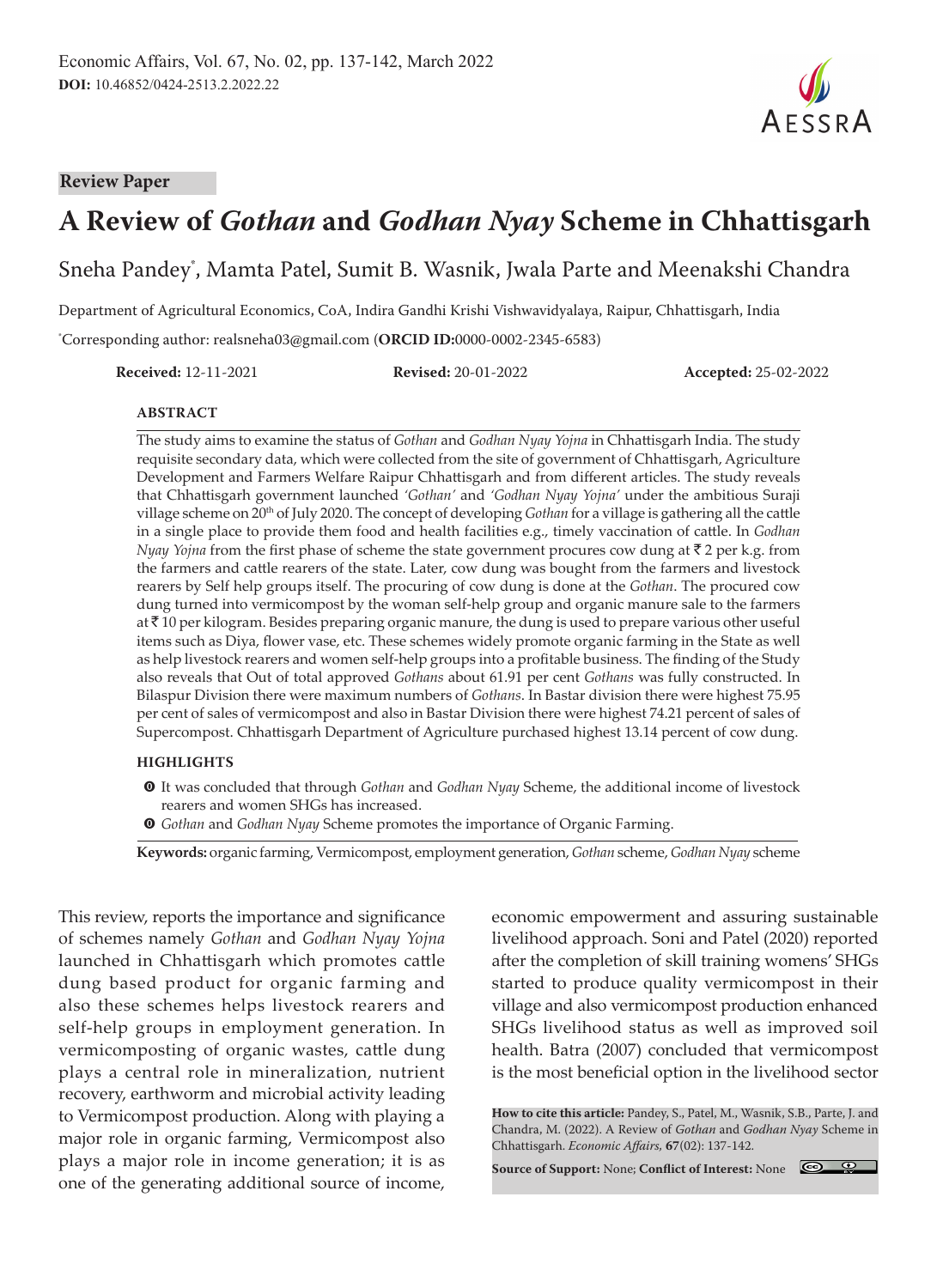because it required less input and also it has been proven successful in other area. Daniel *et al.* (2005) articulated that the sustainability goals of this initiative are two-fold: firstly, that vermicompost making should sustain itself as an income- generation activity; secondly, that it should contribute to sustainable farming locally. Jadav and Gorfad (2008) mentioned Quality of product is increased by use of vermicompost hence product fetches good market prize. Nagavellemma *et al.* (2004) observed that the utilization of vermicompost results in several benefits to farmers, industries, environment and overall national economy. With increasing population, poverty, unemployment is also a serious problem. With the increasing population, the use of various types of chemical fertilizers, toxic pesticides in order to achieve maximum production of food; in human race for food supply affects the ecological system, weakening the fertility of the land. The Researcher also says that gravity of environmental degradation as a result of faulty agricultural practices has caused arming situations among the farmers, scientists and conservationist (Jermy *et al*. 2007). Nayak and Panigrahi (2020) explicated that increased participation in SHGs leads to higher political empowerment in the form of higher political participation and better community mobilization. Socio-economic status and place of operation significantly moderate the effect of the level of participation on women (SHG member) empowerment. For the solution of infertile land problem and for additional economic benefit of farmers Chhattisgarh government launched *'Gothan'* and *'Godhan Nyay Yojna'* under the ambitious Suraji village scheme A slogan indicating aim to strengthen the rural economy came over as *"Chhattisgarh k chaar chinhari, Narwa, Garua, Ghurwa , badi Ela bachana he sanwari."* It says that the perennial streams of villages, livestock, organic waste coming out of the house and cow dung manure along with fruits and vegetables in the backyard are the identity of Chhattisgarh and must be protected. *Gothan* and *Godhan Nyay Yojna* launched under the ambitious *Suraji village scheme-Narwa, Garwa, Ghurwa and Badi*. *Narwa* means canal *Garwa* means cow. Both the male and female cattle are known as *Garwa*. *Ghurwa* means a place where cow dung is stored to convert into FYM (Farm Yard Manure) which is prepared from cow dung

and second is vermicompost which is produced by the use of earthworm and last one is *Badi* which means kitchen garden. By the state Government the *Godhan* scheme has been started on the occasion of the important festival of Chhattisgarh 'Hareli'. *Gothan* is home for cattle. The concept of developing *Gothan* for a village is gathering all the cattle of a village in a single place to provide them food and health facilities e.g., timely vaccination of cattle. In *Godhan Nyay Yojna* the state government procures cow dung at  $\bar{\tau}$  2 per kg. from the farmers and cattle rearers of the state which lead to income as well as employment generation initially in the rural pocket later across the state. The procuring of cow dung is done at the *Gothan*. The procured cow dung turned into Vermicompost by woman self-help group and later the organic manure sale to the farmers at  $\bar{z}$  10 per kilogram. Besides preparing organic manure, the dung is used to prepare various other useful items such as Diya, flower vase etc. Chhattisgarh is rich in livestock with 1.27 crore animals. Out of this, around 64 percent is cattle population. The scheme aims to put money in the pockets of people living in rural areas farmers and cattle owners and also solve the problem of stray cattle as the central government wants to double the income of farmers by 2022. Cow rearing is now more viable from these schemes because cows were not treated well until the time, they are not economically viable. Once they stop giving milk, they are left to roam around. Now the implementations of the scheme help in stopping movement of the cattle on the roads. Cattle are used more in farming. More and more use of manures made from cattle dung is used in agricultural works, which will improve health of the land. These schemes widely promoting organic farming in the State as well as help livestock rearers and women self help groups into a profitable business. These schemes create new employment opportunity in the rural areas.

## **STUDY OBJECTIVE**

Identify the present status of *Gothan* and *Godhan Nyay Yojna* in Chhattisgarh.

## **METHODOLOGY**

The main aim of the paper is to critically examine the *Gothan* and *Godhan Nyay* Scheme in the light of current scenario.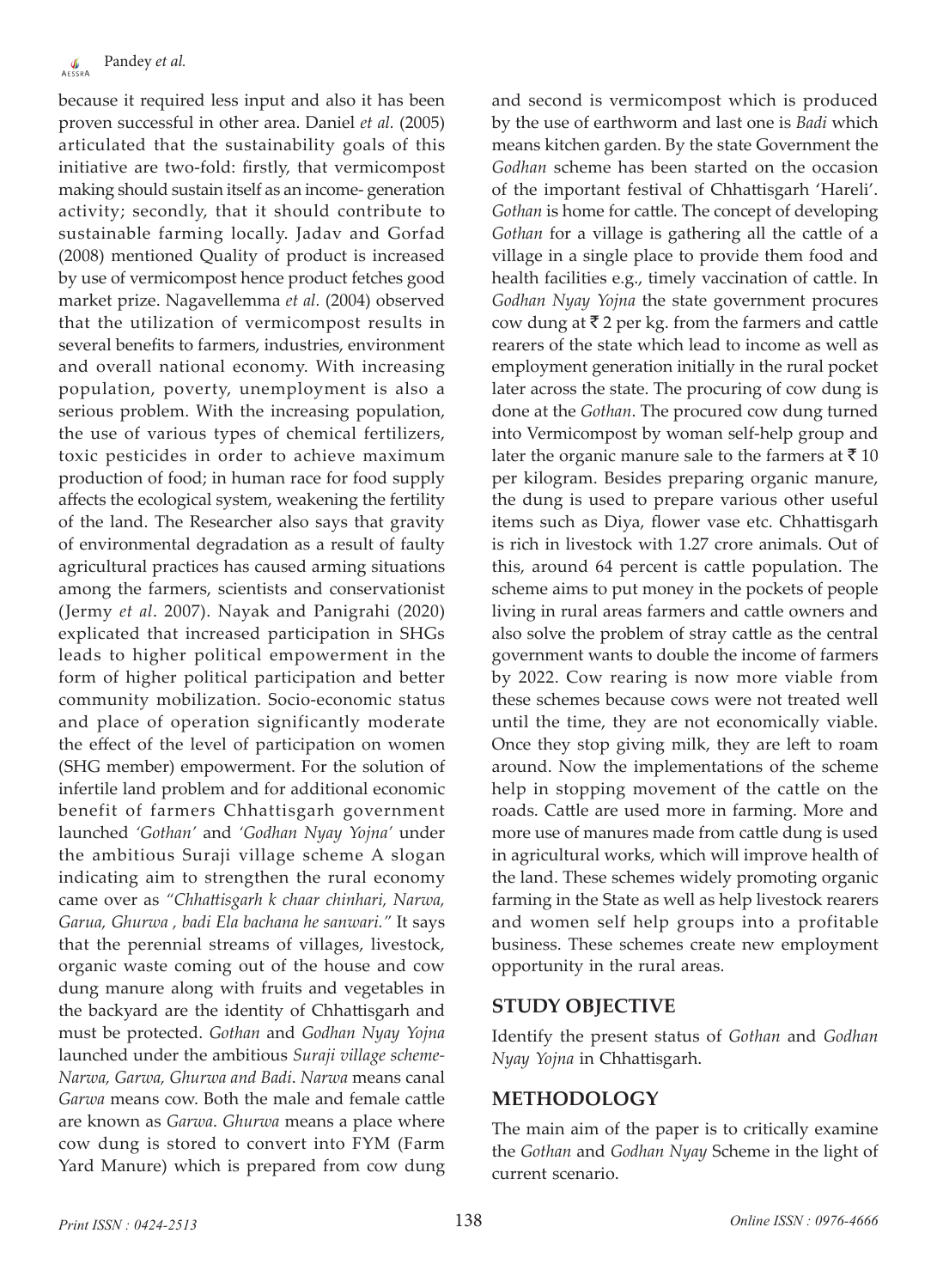The study is descriptive in nature and based on secondary data collected from various sources. It draws from exiting literature, research papers, articles published in news papers and magazines, blog and reference website, and reports.

The first part deals with objectives and importance of *Gothan* and *Godhan Nyay* scheme. The second part deals with numbers of *Gothan* established in state, details of numbers of SHGs works under scheme and quantity of purchased vermicompost by different agencies. Descriptive statistics tools like Tabular analysis and Charts are used to present the status of *Gothan* and *Godhan Nyay* schemes.

# **RESULTS AND DISCUSSION**

The state government launched the scheme to increase the income of farmers. Main objective of *Gothan* is to promote organic compost, to reduce chemical fertilizer usage and improve soil health. *Gothan* is a highland near the village where village's animals are collected in the morning as part of the animal's daily sojourn of posturing. A model *Gothan* includes at least five acres of land, cattle protection trench, storage space for fodder and water, shed facility and water facility with solar powered pumps or tube wells and proper drainage. The *Gothan* is managed by Gram *Gothan* committees and SHGs with the help of cowherds. From stored dung in *Gothan*, Vermicompost is made by women SHGs. According to the demand, other items also made from cow dung like diya, flower case, vermiwash, compost, pot etc. prepared Vermicompost is sold to 10 rupee per kg to farmers, agro industry, and agricultural, horticultural department etc.

## **Benefits from the Scheme**

- The scheme creates new employment opportunity in rural areas.
- The implementation of *Gothan* in villages and cities helps in stopping movement of cattle s on the road.
- More and More use of organic compost made from cow dung was used in agriculture works, which improve health of the land.
- Organic farming was promoted in the state.
- The scheme helps Livestock rearers and Self Help Groups to grow into a profitable business.

## **Status of** *Gothan* **in Chhattisgarh**

## **(A) Total numbers of** *Gothans* **in Chhattisgarh**

Total approved, under construction and constructed *Gothans* shown in table 1. Out of total approved *Gothans* about 61.91 per cent *Gothans* were fully constructed and 30.56 per cent *Gothans* were under constructed.

|  | Table 1: Total Number of Gothan in State |  |  |
|--|------------------------------------------|--|--|
|  |                                          |  |  |

| Gothan Status      | Number | (%)   |
|--------------------|--------|-------|
| Approved           | 8409   | 100   |
| Under construction | 2576   | 30.56 |
| Fully constructed  | 5219   | 61.91 |
| Not constructed    | 634    | 7.52  |

*Source: nggb.cg.nic.in (2021).*



**Fig. 1:** *Gothan* Status in Chhattisgarh

## **(B) Details of Purchased Cow Dung under scheme:**

Table 2 present details of purchased cow dung in Chhattisgarh under *Godhan Nyay Yojna*. It was observed that in Bilaspur Division there were maximum numbers (1520 *Gothans*) of *Gothans* and maximum quantity (1666486 quintal) of cow dung were purchased under Durg Division. The table also defines that under Raipur Division, there were maximum per cent (82.49 percent) of cow dung distributed to Self-help Group.

## **(C) Share of benefits of vermicompost under**  *Godhan Nyay Yojna*

Table 3 clearly shows the share of benefits of vermicompost under *Godhan Nyay Yojna*. The selling price of vermicompost was currently  $10 \sqrt{\tau}/Kg$  from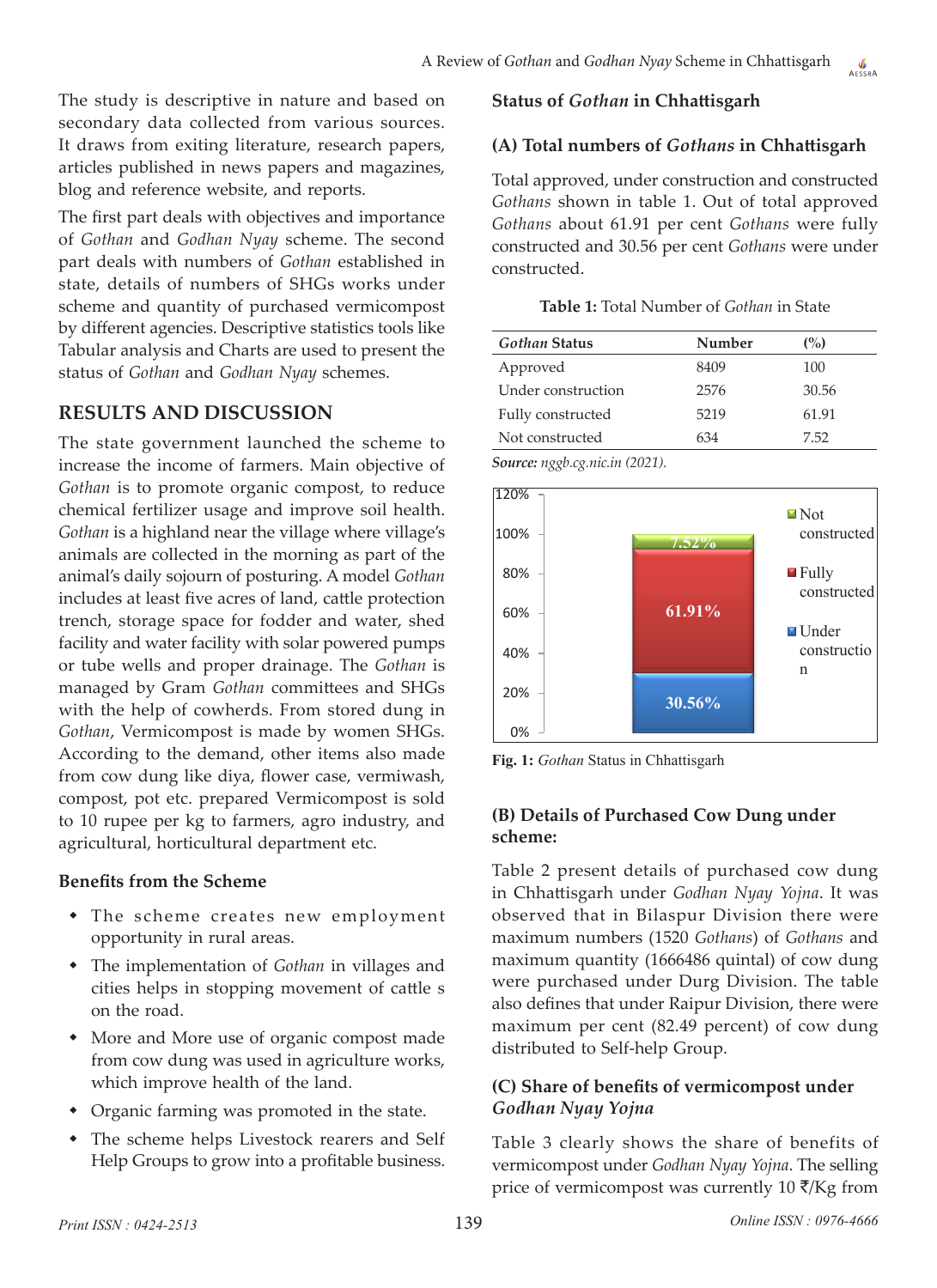| <b>Division</b> | Total  | Total cow dung | Total group                | % of Cow dung distribution to |
|-----------------|--------|----------------|----------------------------|-------------------------------|
|                 | Gothan | purchased (q.) | Cow dung distribution (q.) | group                         |
| Raipur          | 1401   | 1584331        | 1306883                    | 82.49                         |
| Durg            | 1375   | 1666486        | 1216144                    | 72.98                         |
| Bilaspur        | 1520   | 1394897        | 1052282                    | 75.44                         |
| Sarguja         | 1150   | 730849         | 588064                     | 80.46                         |
| Bastar          | 1250   | 480004         | 372874                     | 77.68                         |
| <b>Total</b>    | 6696   | 5856567        | 4536246                    | 77.46                         |

**Table 2:** Details of Purchased Cow dung under the Scheme

*Source: Department of Agriculture and Farmers Welfare Mantralaya Raipur Chhattisgarh, till 20/12/2021.*

which 5  $\bar{\zeta}/k$ g was given to samiti for buying cow dung for next vermicompost production. Rupee 0.65 per kg given to self help groups for packaging, 0.50 Rupee per kg Large Area Multipurpose Society (LAMPS) / Primary Agriculture Credit Society (PACS) & Cooperative banks as commission charge. Out of the remaining 3.85 Rupee, self-help groups and samiti's profits were in 85:15 ratios, which were Rupee 3.24 and 0.58 respectively.

| Table 3: Share of benefits of vermicompost under |
|--------------------------------------------------|
| Godhan Nyay Yojna                                |

| <b>Particulars</b>                            | Share of benefits<br>(₹/Kg) | (%)  |
|-----------------------------------------------|-----------------------------|------|
| <b>Selling Price</b>                          | 10                          | 100  |
| Rupee given to samiti for buying 5<br>Cowdung |                             | 50   |
| Rupee given to SHGs for<br>packaging          | 0.65                        | 6.5  |
| LAMPS/PACS & Cooperative<br>banks commission  | 0.50                        | 5.0  |
| <b>SHGs Commission</b>                        | 3.27                        | 32.7 |
| Samiti Commission                             | 0.58                        | 5.8  |

*(Bifurcation of 10 Rupee); Note: SHGs: Self-help Groups; LAMPS-Large Area Multipurpose Societies Scheme; PACS- Primary Agriculture Credit Society.*



#### **Fig. 2:** Share of benefits of vermicompost under *Godhan Nyay Yojna*

## **(D) Details of Vermicompost Production and sale**

The table 4 depicts the production and sale of vermicompost under the *Godhan Nyay* Scheme. When the scheme introduce; the production and sales of vermicompost was very high in Bilaspur division compare to other divisions. In Bastar division there were highest 75.95 per cent of sales and in Sarguja Division there were lowest 66.19 percent of sales of vermicompost.

**Table 4:** Details of Vermicompost Production and sale by Self-help Groups under Scheme

|                          | Vermicompost            |                   |                    |  |
|--------------------------|-------------------------|-------------------|--------------------|--|
| Division                 | Production<br>(quintal) | Sale<br>(quintal) | Percent of<br>sale |  |
| Raipur Division          | 198592.36               | 135483.40         | 68.22              |  |
| Durg Division            | 261375.54               | 182412.56         | 69.79              |  |
| <b>Bilaspur Division</b> | 265356.40               | 196869.70         | 74.19              |  |
| Sarguja Division         | 151146.50               | 100037.54         | 66.19              |  |
| <b>Bastar Division</b>   | 100292.54               | 76171.60          | 75.95              |  |
| Total                    | 976763.34               | 690974.80         | 70.74              |  |

*Source: Department of Agriculture and Farmers Welfare, Mantralaya, Naya Raipur, Chhattisgarh (20/07/2020 to 20/12/2021).*

## **(E) Super compost Production and sale**

The table 5 indicates the production and sales of super compost. Raipur division produce and sales maximum super compost compare to other division. In Bastar Division there were highest 74.21 percent of sales and in Sarguja Division there were lowest 36.61 percent of sales of Super compost.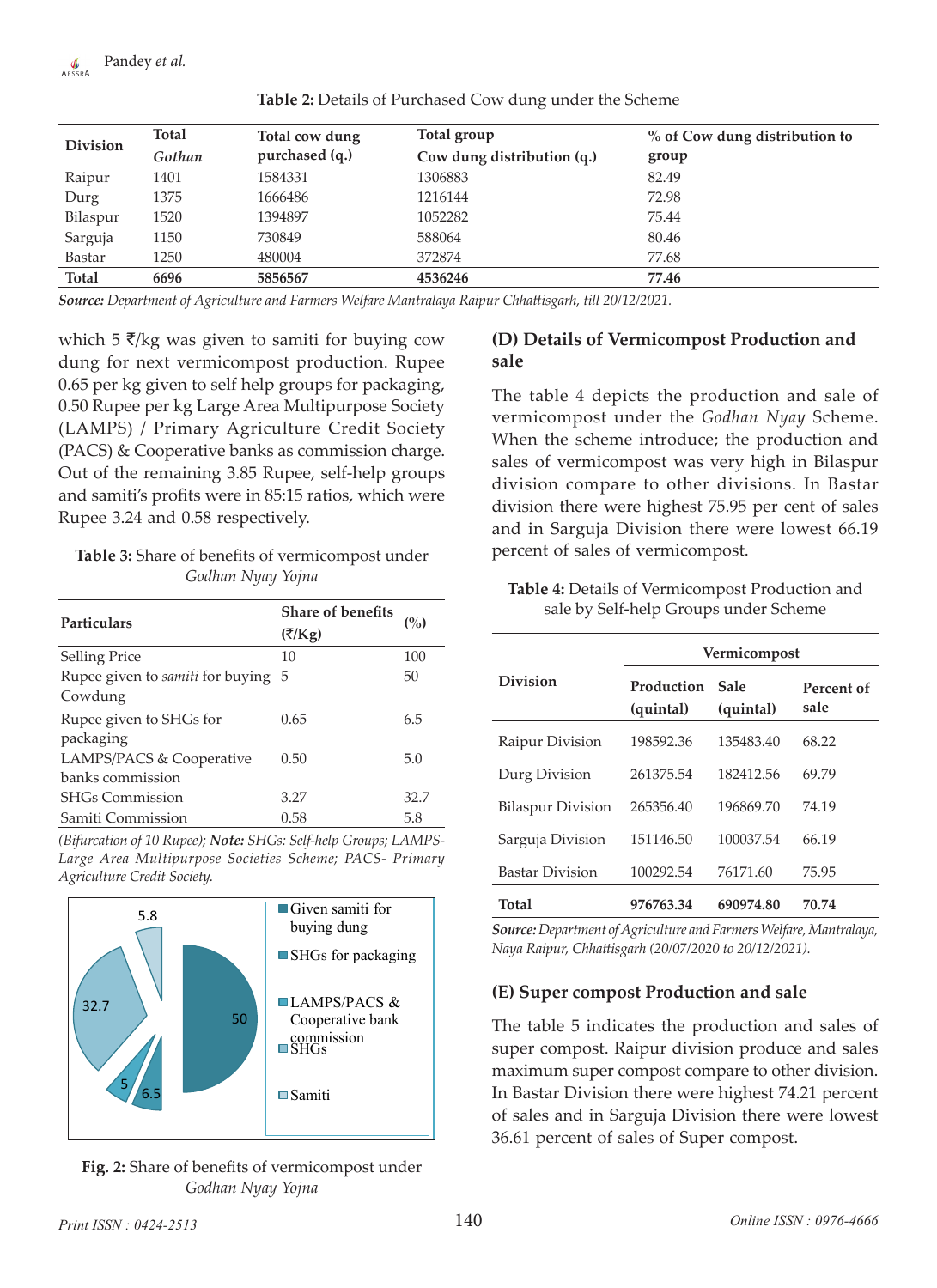| Production<br>Sale |           | Percent       |  |
|--------------------|-----------|---------------|--|
| (quintal)          | (quintal) | of sale       |  |
| 130676.35          | 58974.50  | 45.13         |  |
| 127287.75          | 47939.29  | 37.66         |  |
| 75681.72           | 36917.95  | 48.78         |  |
| 55890.28           | 20461.64  | 36.61         |  |
| 35043.25           | 26005.07  | 74.21         |  |
| 424579.35          | 190298.45 | 44.82         |  |
|                    |           | Super-compost |  |

**Table 5:** Details of Super compost Production and sale by Self-help Groups under Scheme

*Source: Department of Agriculture and Farmers Welfare, Mantralaya, Naya Raipur, Chhattisgarh (20/07/2020 to 20/12/2021).*

#### **(F) Quantity of Vermicompost: Purchased by different agencies**

Table 6 presents details of cow dung purchasing agencies. It can be seen from the table that Chhattisgarh Department of Agriculture purchased highest 13.14 percent of cow dung followed by Directorate Horticulture and Farm Forestry (6.14 percent) and Forest Department (4.71 percent).

| Table 6: Department wise information of purchased |
|---------------------------------------------------|
| Vermicompost under the Scheme                     |

| Department                                       | Vermi-<br>compost<br>(Q.) | Amount<br>(lakh) | (%)<br>Total |
|--------------------------------------------------|---------------------------|------------------|--------------|
| CG Marketing Federation                          | 1248.9                    | 12.5             | 0.17         |
| Chhattisgarh Rajya Krishi &<br>Beej Vikas Nigam  | 4411.5                    | 44.1             | 0.62         |
| Directorate Horticulture &<br>Farm Forestry      | 43255.6                   | 432.5            | 6.14         |
| Department of Panchayat<br>and Social Welfare    | 3662.6                    | 36.6             | 0.52         |
| Department of Secondary<br>Education             | 4975.5                    | 49.8             | 0.70         |
| Chhattisgarh Department of<br>Agriculture        | 90507.7                   | 923.2            | 13.14        |
| Indira Gandhi Krishi<br>Vishwavidyalaya          | 1566.6                    | 15.8             | 0.22         |
| Lauh Purush Sugar Plant<br>Pandariya             | 1430.9                    | 14.3             | 0.20         |
| Panchayat and Rural<br>Development               | 5807.7                    | 58.1             | 0.82         |
| Chhattisgarh khadi & Village<br>industries Board | 1914.4                    | 18.9             | 0.26         |
| Forest Department                                | 32551.9                   | 331.4            | 4.71         |
|                                                  |                           |                  |              |

|         |       | 66.21              |
|---------|-------|--------------------|
| 5274.4  | 52.7  | 0.74               |
| 3336.6  | 33.4  | 0.47               |
| 32175.6 | 322.4 | 4.58               |
| 2870.4  | 28.7  | 0.40               |
|         |       | 451891.4<br>4653.0 |

*Source: Department of Agriculture and Farmers Welfare, Mantralaya Raipur, Chhattisgarh.*

# **CONCLUSION & SUGGESTIONS**

In the present study we focused on the *Gothan* and *Godhan Nyay* scheme implementing in Chhattisgarh India. On the basis of the above study; we may conclude that these newly implemented schemes play a vital role in raising the living standard of livestock rearers as well as women self help groups by providing them employment opportunities. Simultaneously, in long term use of vermicompost and super compost will improve the fertility of the land. As a policy implication; it is suggested that farmers should be made aware about the usefulness of vermicompost so that they can make maximum use of it. At the same time, women should be given various training programs about marketing of vermicompost so that they can sale more and more compost and earn profit.

There is a long journey ahead of us and the time is needed to know how much the scheme will be successful in the state. If this scheme is implemented in true spirit we surely will have many more success stories to write about.

#### **Limitations**

- 1. Time is the major limitation as *Godhan Nyay* Scheme has been launched a year and half year ago hence there is paucity of data and good research papers.
- 2. The paper is purely based on secondary data and no empirical testes have been conducted.

#### **REFERENCES**

- AGRICOOP. 2022. Department of Agriculture and Farmers Welfare. *Godhan Nyay* Scheme information. Available at: https://www.agricoop.nic.in/en/agriculturecontigency/ Chhattisgarh. (Last Accessed on 4<sup>th</sup> February 2022).
- AGRIPORTAL. 2021. Government of Chhattisgarh Agriculture Development and Farmer Welfare and Bio Technology